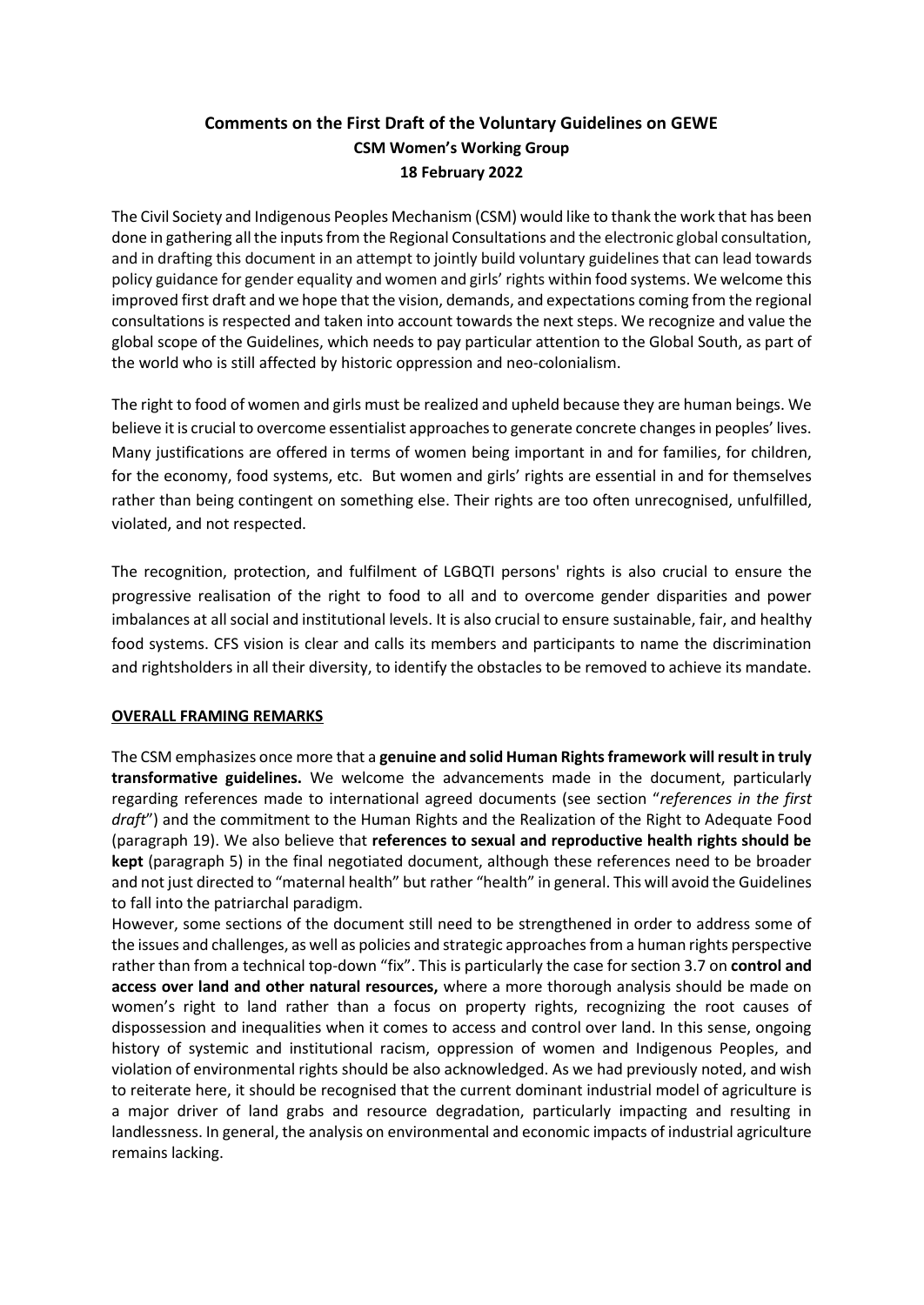The discussion on land and resource grabbing as a structural impediment to women's land rights is very limited and fails to account for the responsibility of governments and corporations, which often are the same ones underpinning the global agro-industrial food system. In relation to this, the Guidelines should consider including States' duty to conduct human rights impact assessments of trade and investment agreements in accordance with the guiding principles developed by the Special Rapporteur on the right to food in 2011. $<sup>1</sup>$ </sup>

## Sections that refer to **employment and work - being paid or unpaid, formal, or informal, recognized or unrecognized - should be further strengthened**.

First, **decent work should be reflected based on its 5 pillars:** fair employment and income, social protection, social security, and the right to organize. Paragraph 7 should touch upon women's access to equal pay, living wages and safe workplace conditions. Women workers also have the right to full accurate information about their employment conditions, hazards, risks, etc (paragraph 60).

Moreover, **the informal sector must be recognised.** More women are employed in the informal sector than the formal one, especially with regards to small-scale food provision, agriculture, fisheries, and pastoralism (paragraph 59). The Guidelines should acknowledge the importance of the informal sector in small scale production and exchange and recognize that women rights in this sector should be protected, respected, and fulfilled. On this point consistency could be improved in the document by linking this issue with the social protection section.

Further, and importantly, focusing more broadly on women and LGBQTI persons' legitimate tenure rights rather than on property rights shall further reveal how the discrimination and inequality that women and LGBQTI persons experience arises not only from discriminatory laws, policies and customs relating to land ownership, but even more so from deliberate acts of land- and resource-grabbing by States and corporations, as well as broader neoliberal globalisation policies. Moreover, policies and strategic approaches in the first draft of the Guidelines may also include recommendations to the effect of advising Governments against certain acts, accounting for cases in which governmental institutions are directly liable, complicit, or wilfully negligent in relation to violations of women's rights. This is particularly striking for instance in para. 92 (iii), which calls on Governments to "ensure the provision of legal support to enable farmers to fight these practices [of land grabbing]." The statement seems rather naïve as it has been documented in many instances that government institutions themselves facilitate and incentivise land grabbing in the name of economic growth. It should be Governments' duty to protect farmers' (and women's) right to land rather than merely providing support to "fight these practices."<sup>2</sup>

**The Guidelines assume that the path towards women equality and empowerment in food systems goes through their incorporation in value chains and in formal labour markets. The Guidelines should recognise the existing diversity of food systems**. Women, girls, and LGBQTI people produce,

-

<sup>&</sup>lt;sup>1</sup> United Nations, Human Rights Council, Report of the Special Rapporteur on the right to food, Olivier De Schutter, Guiding principles on human rights impact assessments of trade and investment agreements, A/HRC/19/59/Add.5. (19 December 2011).

<sup>&</sup>lt;sup>2</sup> The CFS may refer to the concurrently in-process draft General Comment No. 26 on land and economic, social and cultural rights by the CESCR, which employs such terms as "States should refrain from any infringement of legitimate tenure rights" and "States should refrain from entering into international agreements with other States or international finance institutions that protect those institutions and corporations from liability or provide them with immunity from activities that endanger Covenant rights," among others.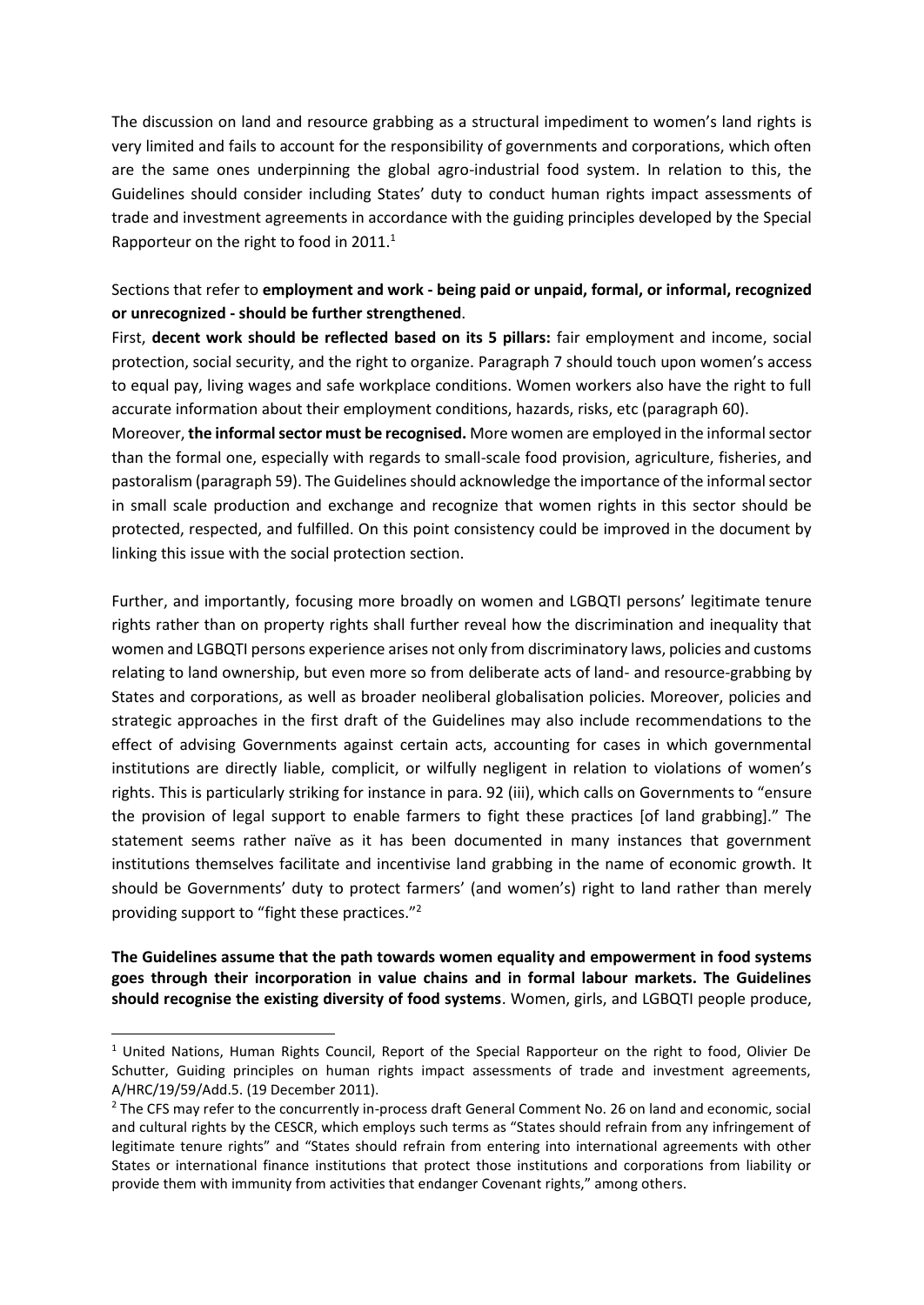sell and exchange food through territorial markets and local economies. Their crucial work should be acknowledged, and their rights should be protected, without adversely incorporating them into global value chains.

For the CSM organisations**, agroecology is at the heart of our daily work, lives and our vision of a fair, sustainable food system centred on the realisation of human rights.** This is particularly the case for women. Agroecology seeks to achieve a more just system, therefore its implementation can deconstruct and render all forms of injustice more visible, including the inequalities that women and LGBQTI persons face and suffer. It is not enough to simply include them in the implementation of actions: if the process is to be truly inclusive, women and LGBQTI persons need to be there from the outset, designing them. It is not about increasing their options within the recognized economy, but rather about generating a new economy where productive and reproductive work is made visible and shared. The much-needed transition to locally based, diverse, environmentally sustainable and climate resilient approaches is realized through the implementation of agroecology, as demonstrated by numerous case studies.<sup>3</sup>

We recognize the efforts made in including references to agroecological approaches. However, as CSM, we still believe that the CFS has not been able to adequately differentiate agroecology from diametrically opposed approaches, which are far from the transformation needed towards just and equitable food systems. Agroecology continues to be highlighted as an approach while it should be recognized as a model, without systematic reference to "other innovative approaches". As CSM, we will continue to push for an adequate recognition of agroecology as the true pathway for the urgent transformation needed, without conflating it with "other innovative approaches". Furthermore, we still can see more space for such references, for instance in paragraphs 92, 93 and 128viii.

Moreover, in order to achieve a fair and equal society where women and girls can fully enjoy their rights, we must put at the centre the alternative model of consumption and production that ensures women and girls rights, recognize their central role and that it is **founded on the food sovereignty paradigm**. Food sovereignty is the horizon and the key political demand coming from the communities. It is about people deciding what they eat, what they produce and how they produce it. We want to emphasize the importance of including the concept of food sovereignty in the document, which is different from food security.

In this sense, we recognize that efforts have been made to include some of the principles of food sovereignty, such as in paragraph 31iv, when referring to "local ownership and control over production". This paragraph could be further strengthened by adding "diverse" to its last segment ("production of appropriate, healthy, affordable [and diverse] foods"). Principles of food sovereignty may also be introduced into the policies and strategic approaches under section 3.7 on women's access to and control over natural and productive resources, in relation to women's equal ownership and control over production, besides equal tenure or inheritance rights.<sup>4</sup>

-

<sup>&</sup>lt;sup>3</sup> Seibert, I., Talat Sayeed, A., Georgieva, Z., Guerra, A. (2019). Without Feminism, there is no Agroecology. The Right to Food and Nutrition Watch, 11: Women's Power in Food Struggles. <https://www.righttofoodandnutrition.org/node/1297>

<sup>&</sup>lt;sup>4</sup> The UN Women and OHCHR has proposed the following working definition of "women's land rights":

<sup>&</sup>quot;Women's rights to land and other productive resources" or "women's land rights" mean the ability of women to own, use, access, control, transfer, inherit and otherwise take decisions about land and related resources, as well as women's rights to land tenure security (including community, customary, collective, joint and individual tenure). They also encompass rights to meaningfully participate in discussions and decision-making on land law, policy and programming throughout the cycles of assessment and analysis, planning and design, budgeting and financing, implementation and monitoring and evaluation."

Realizing Women's Rights to Land and Other Productive Resources (2nd edition). UNWOMEN and OHCHR (2020). [https://www.unwomen.org/en/digital-library/publications/2020/10/realizing-womens-rights-to-land-and](https://www.unwomen.org/en/digital-library/publications/2020/10/realizing-womens-rights-to-land-and-other-productive-resources-2nd-edition)[other-productive-resources-2nd-edition](https://www.unwomen.org/en/digital-library/publications/2020/10/realizing-womens-rights-to-land-and-other-productive-resources-2nd-edition)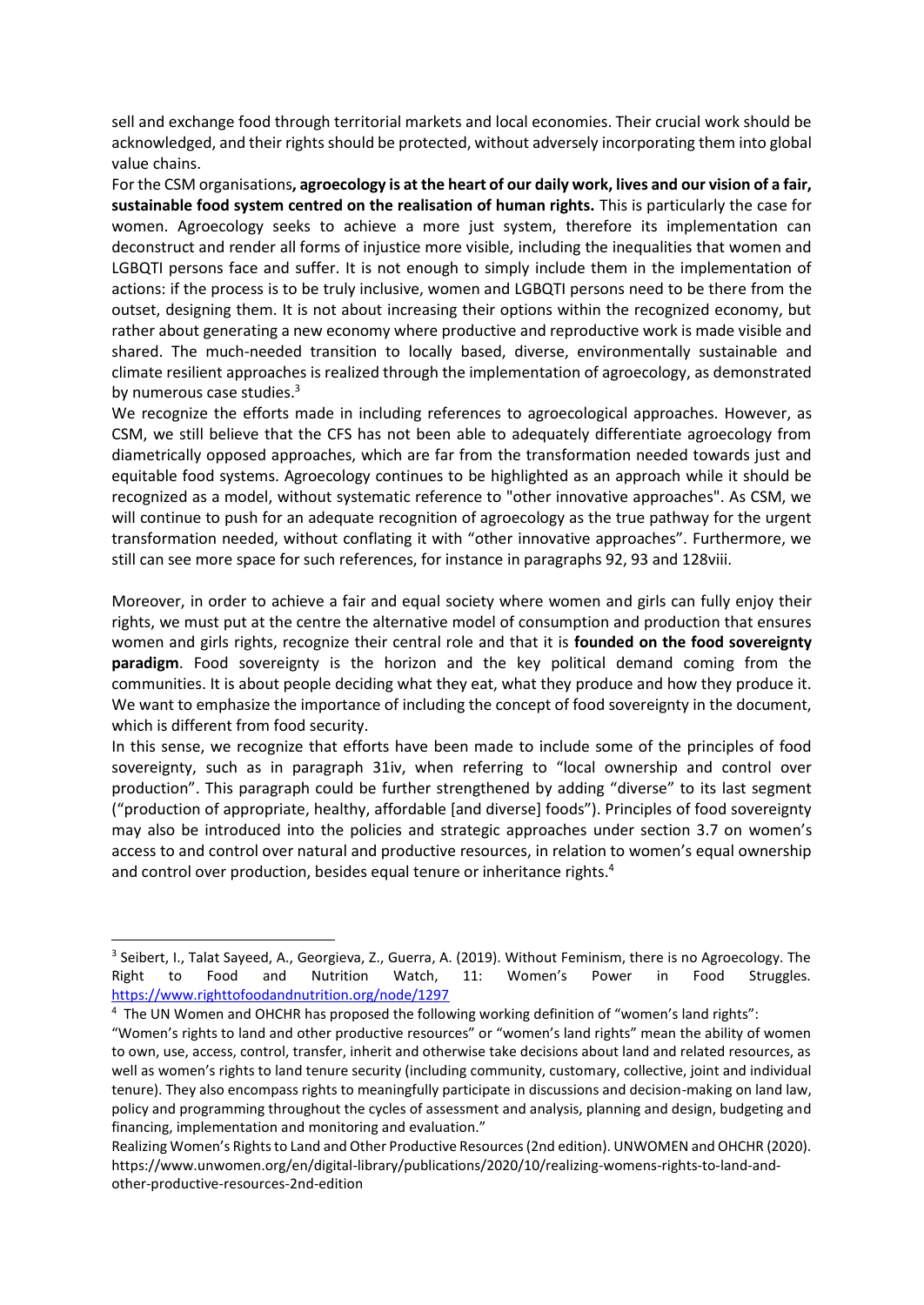We believe that the **6 pillars of food security, including agency and sustainability,** which are referred to in paragraph 8 are a good approximation to the food sovereignty principles. In this sense, we **strongly request that this approach is kept within the next versions of the document.**

We note that food sovereignty has been recognised in the UN Declaration on the Rights of Peasants and Other People Working in Rural Areas (UNDROP), identified in Part 2 as part of the core principles underpinning the Guidelines.<sup>5</sup>

It has also been recognised by the General Recommendation 34 on the Rights of Rural Women elaborated by the UN Committee on the Elimination of Discrimination Agains Women states the following in article 64: *"States parties should ensure the realization of the right to food and nutrition of rural women within the framework of food sovereignty and ensure that they have the authority to manage and control their natural resources"*

Moreover, food sovereignty's relevance to the progressive realisation of the right to food was also noted by the [CFS Chair's Summary o](https://www.fao.org/fileadmin/templates/cfs/Events/Women25Sep/CFS_Forum_WomenEmp_ChairSummary_final_25_Sept.pdf)f the High Level Forum on Women's Economic Empowerment held in September 2017, setting the first stone of this policy convergence process within CFS.

Finally, the CSM firmly believes that the **implications of the realization of the right to adequate food need to be better interconnected within the document**, to fully grasp the indivisibility of human rights. "Adequacy and sustainability of food availability and access", as presented by the Committee on Economic, Social and Cultural Rights' General Comment No. 12 on the Right to Food should guide the different analysis and policy approaches. Issues of redistribution of unpaid care work, public services, and procurement (eg. Provision of Healthy and diverse school meals), regulation of unhealthy eatable products (eg. Interpretative Front of Pack Labelling, regulation of marketing of Ultraprocessed foods, …) should be touched upon in a systematic perspective when addressing the current challenges of malnutrition (eg. Paragraph 50). The language seems to be making women responsible for providing nutritious diet to the household. One of the biggest reasons for dependence on processed food is due to their cheapness, and affordability by the poor. Fresh food is often expensive and inaccessible, due to the structural barriers. Therefore, reliance on processed food may not be due to working women cutting down on cooking time but the economic condition of the household. This point should be cautious of neither justifying women's gendered role of food preparation nor promoting "tech fixes" such as food fortification.

This is equally true when addressing technologies within the document. "Labour-saving technologies" alone will not solve the problem of the burden women and girls face regarding care and domestic work (paragraph 52). The structural analysis and its systemic RESPONSE must be the thread to be followed by the Guidelines.

Lastly, **gender-based violence can also manifest itself as denial of access to adequate food and nutrition.** The Guidelines, therefore, should not just point out to the contributory role of women in

-

<sup>5</sup> Article 15 (4) of UNDROP provides as follows: "Peasants and other people working in rural areas have the right to determine their own food and agriculture systems, recognized by many States and regions as the right to food sovereignty. This includes the right to participate in decision-making processes on food and agriculture policy and the right to healthy and adequate food produced through ecologically sound and sustainable methods that respect their cultures."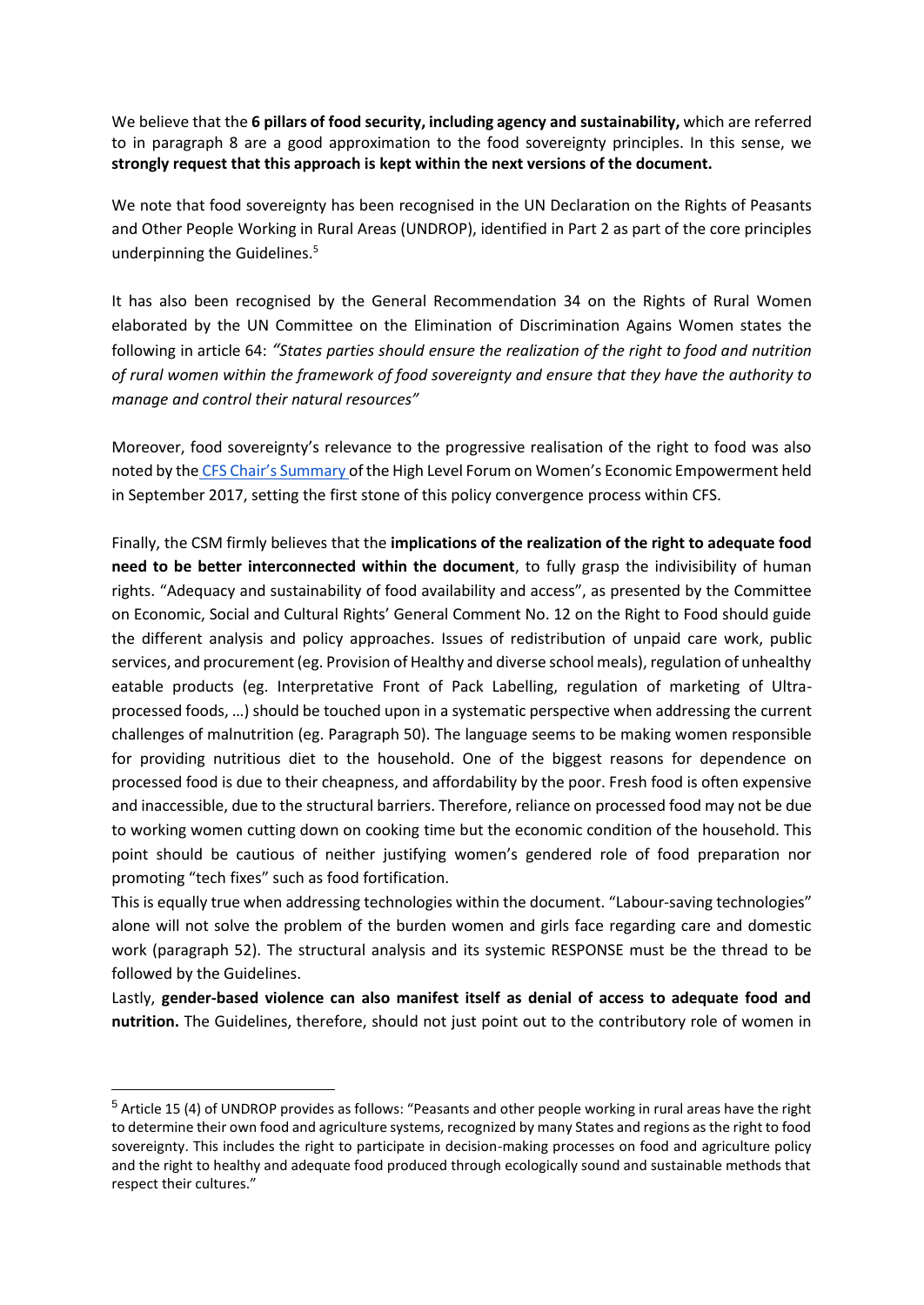food security and nutrition, but they should also highlight that women and LBGQTI persons, due to GBV, are denied access to food and nutrition themselves.

#### **STRUCTURE OF THE FIRST DRAFT**

We welcome the fact that the structure of the whole document has been revised since the Zero Draft, including a section on cross-cutting issues, and prioritizing some structural causes of gender inequalities such as gender-based violence (GBV) and unpaid care work. Along this line, we appreciate the fact that social protection has been included into the cross-cutting issues, although the universality of social protection should be highlighted<sup>6</sup>, instead of a "targeting systems" approach, which tends to be emphasized in the current draft. The establishment of universal social protection floors must be the priority of States to fight against gender inequalities and malnutrition. Social protection measures should be available for all - not just the poorest populations. It should not exclude women working in the informal economy. We suggest the following changes for:

- Paragraph 30iv): *"Establish national universal social protection floors as a tool to fight against poverty and gender inequalities; and guarantee equal access to benefits and protection for women to compensate the effects of discrimination and inequalities of the societies, including in times of vulnerability, emergency and protracted crisis"*
- Paragraph 107: Mention universal social protection floors first, before addressing "shockresponsive" mechanisms. Either delete "shock-responsive" or add "Universal and shockresponsive
- Paragraph 109: this paragraph has lost much of its quality, as it misses the transformative potential of social protection => we need to go back to what was written in the Zero Draft "*A comprehensive set of social policies and programs can significantly contribute towards advancing gender equality in a society and address the multiple and intersecting forms of discrimination and disadvantage faced by women and girls. Social protection can also be a transformative lever that can be used to challenge and transform gender relations, for example when it is used to redistribute unpaid care work*." (Sentence to reintegrate)
- 113iii): add "*long term* and universal"

-

We also want to stress out that GBV occurs not just in times of food crisis. An important step would be to explicit the need to identify and make accountable the perpetrators of GBV and sexual exploitation, regardless of their institutional belonging.

We still feel, however, that there is a **need for greater consistency between Problem Statements and Policy Discussions** within different thematic sections where often the policy areas seem to be disconnected from their respective rationales.

<sup>6</sup> "*Recognizing the overall and primary responsibility of the State in giving effect to this Recommendation, Members should apply the following principles: (a) universality of protection, based on social solidarity*;" Recommendation (No. 202) Concerning National Floors of Social Protection, International Labour Organization (2012).

[https://www.ilo.org/dyn/normlex/en/f?p=NORMLEXPUB:12100:0::NO::P12100\\_INSTRUMENT\\_ID:3065524](https://www.ilo.org/dyn/normlex/en/f?p=NORMLEXPUB:12100:0::NO::P12100_INSTRUMENT_ID:3065524)

<sup>&</sup>quot;This means defining social protection neither as an emergency response to a situation crisis, nor as charity – but *rather as a set of permanent entitlements prescribed by domestic legislation, defining individuals as rightsholders and public authorities as duty-bearers."* Looking back to look ahead: A rights-based approach to social protection in the post-COVID-19 economic recovery. Report. The Special Rapporteur for extreme poverty. 2020. <https://www.ohchr.org/EN/Issues/Poverty/Pages/Covid19.aspx>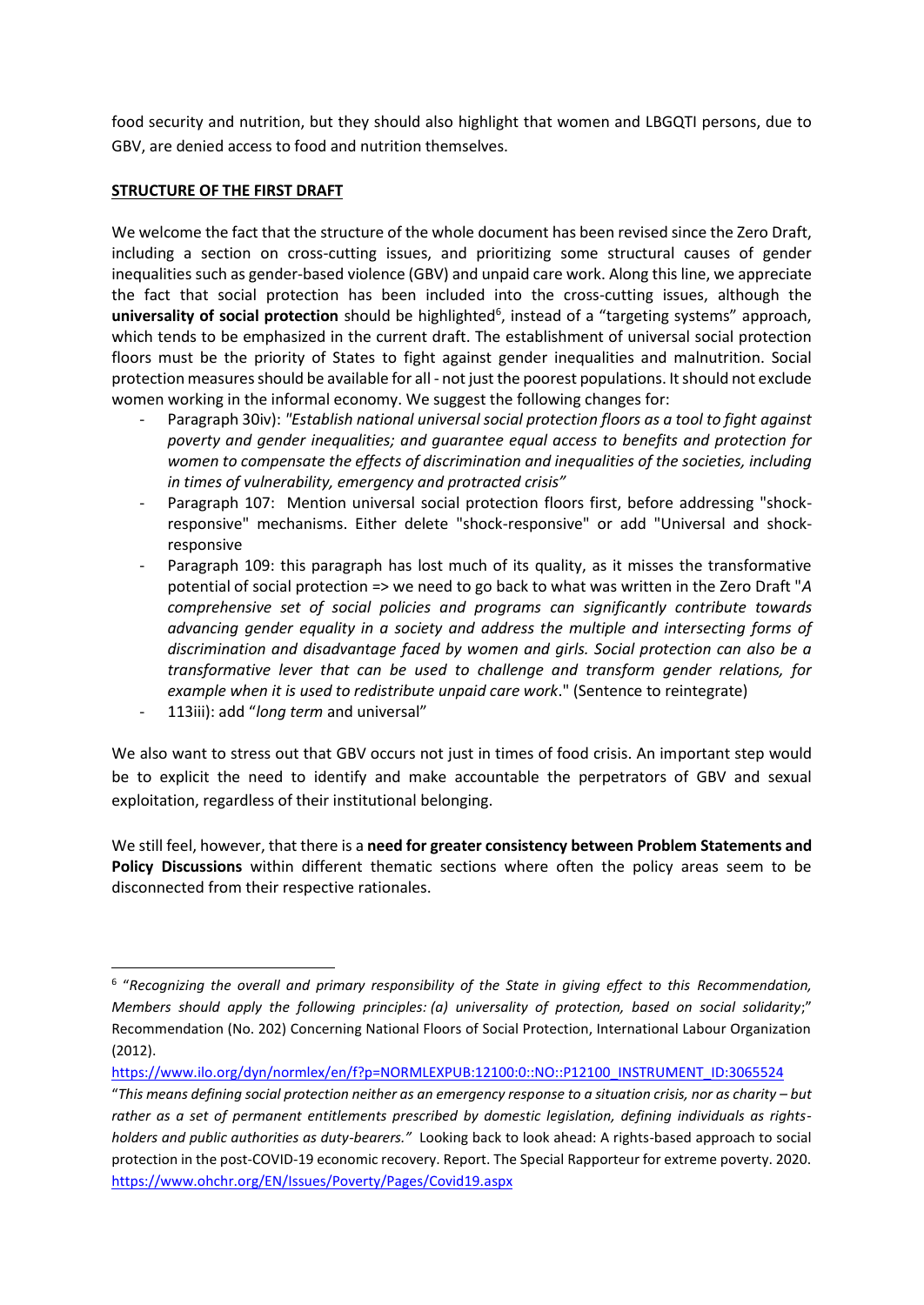#### **LANGUAGE OF THE FIRST DRAFT**

-

We also recognize that some of the language and concepts have also progressed and have become more precise. This is the case for references to "patriarchal system and structure", "women and girls in all their diversities", "vital to challenge masculine gender norms that may affect men's willingness to take on these shared roles". We strongly believe that this advancement should not be lost in the future drafts of the Guidelines, particularly when it comes to measures promoting non-discrimination and gender equality.

Nevertheless, our demand on **strengthening the perspective of non-binary and non-hegemonic gender identities and roles** persists. Addressing gender must have a broader vision than the sexual diversity of women. It is therefore necessary to advance gender-inclusive language in all CFS guidelines and policy work. Human Rights are for all, and not only for some.

**Greater inclusion of LGBQTI persons is needed so the Guidelines do not fall into a binary heteronormative approach**. This should be the case for paragraphs speaking about multiple and intersecting forms of discrimination, such as paragraph 25 and section 3.3, but also when participation in decision-making processes is referred to, such as in paragraph 57ii). In particular, section 3.3.1. makes no mention of discrimination against gender minorities and sexual orientation when addressing the issues and challenges. Moreover, in section 3.6 paragraph 122 should also refer to gender-based violence in the context of COVID 19 and how it has also increased discrimination and violence against LGBQTI people.<sup>7</sup> In the same line, the document should ensure that gender-disaggregated data is inclusive of LGBQTI people (paragraph 27).

The Guidelines should avoid falling into the "traditional nuclear family" model. We suggest harmonizing the whole text by using household rather than "family". This would allow that global scope of the policy instrument can be ensured.

We believe that the reference made to "human rights defenders" is also to be kept, along with considering including a specific mention to the "environmental human rights defenders". In this sense, the Guidelines should include recommendations to ensure that violations and abuses against them are investigated and that those responsible are held accountable.

Progress has been made regarding **Indigenous Peoples** in terms of inclusion of traditional, Indigenous and local knowledge (paragraph 27), and them experiencing inequality and discrimination (paragraph 25). We appreciate the fact that the document still highlights the importance of free, prior, and informed consent.

The final document can still be stronger in terms of language. In the first place, all references to them must be capitalized, as Indigenous is a proper noun, not an adjective. Furthermore, the document should be more inclusive of them across all sections. For instance, land and waters are also central and fundamental to practising culture and self-determination for Indigenous Peoples (paragraph 81). In countries where sovereignty has not been ceded, access and control of land for Indigenous Peoples is the highest priority. This is partially addressed in paragraphs 86 and 91 but requires strengthening.

The scope of food production could also be further expanded by including **fisherfolks and fisher communities**.

 $<sup>7</sup>$  UN Independent Expert on protection against violence and discrimination based on Sexual Orientation and</sup> Gender Identity, 2020. *The Impact Of The Covid-19 Pandemic On The Human Rights Of LGBT Persons* . Report to the UN General Assembly. [https://documents-dds](https://documents-dds-ny.un.org/doc/UNDOC/GEN/N20/197/62/PDF/N2019762.pdf?OpenElement)[ny.un.org/doc/UNDOC/GEN/N20/197/62/PDF/N2019762.pdf?OpenElement](https://documents-dds-ny.un.org/doc/UNDOC/GEN/N20/197/62/PDF/N2019762.pdf?OpenElement)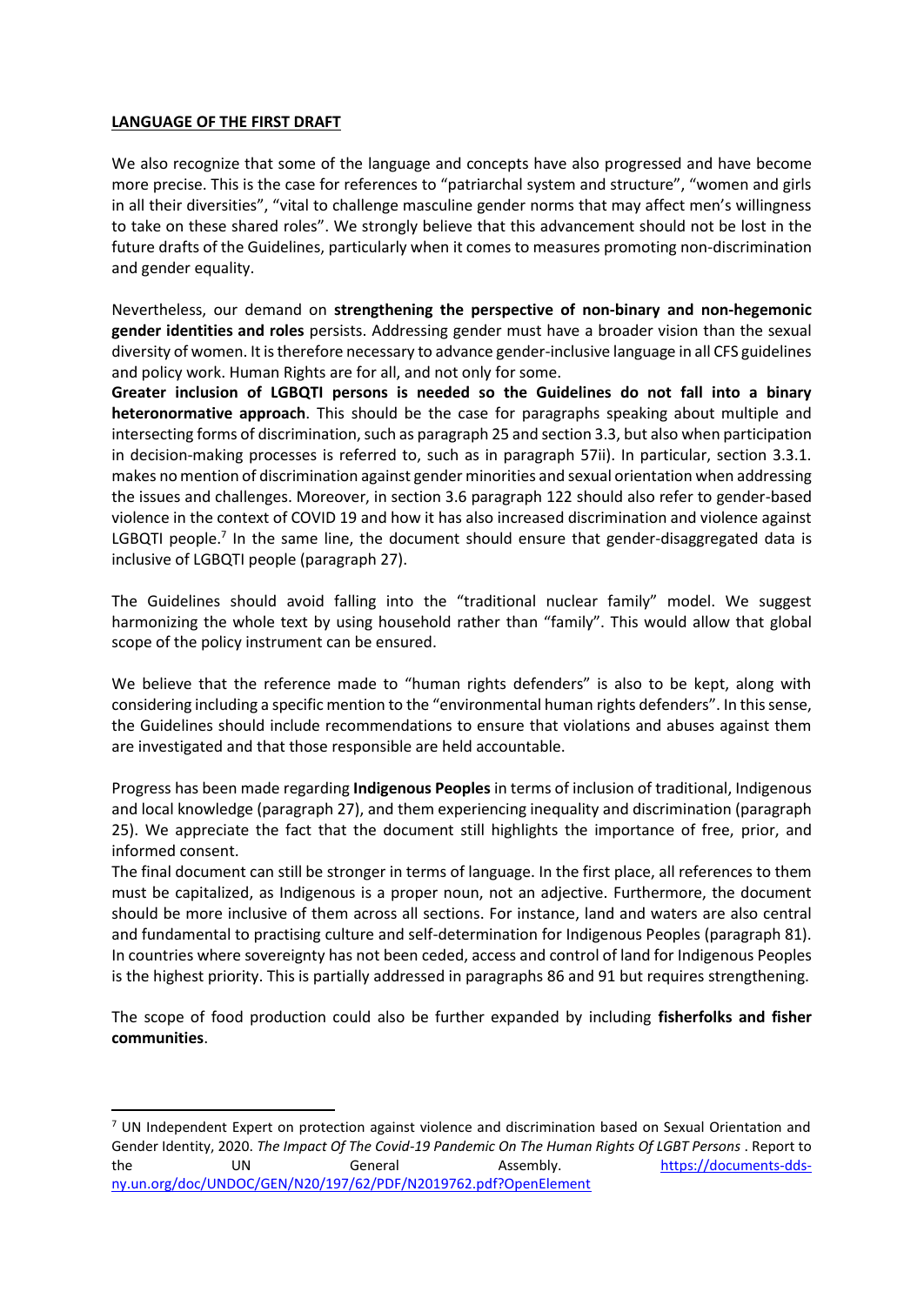#### **REFERENCES IN THE FIRST DRAFT**

We appreciate the fact that the list of references to international law (paragraph 17) has been expanded and does include mention to UNDROP, UNDRIP, ILO Conventions and Resolutions, as well as CEDAW's General Recommendation 34. The Guidelines should also include references to:

- Texts denouncing discrimination on the basis of gender identity or sexual orientation and in particular Resolution 32/2 adopted by the Human Rights Council on June 30, 2016 which deals with Protection against violence and discrimination on the basis of sexual orientation and gender identity: in the interest of the set of the set of the set of the set of the set of the set of the set o [ny.un.org/doc/UNDOC/GEN/G16/154/16/PDF/G1615416.pdf?OpenElement](https://documents-dds-ny.un.org/doc/UNDOC/GEN/G16/154/16/PDF/G1615416.pdf?OpenElement)
- ILO Recommendation 202 on Social Protection Floors: [https://www.ilo.org/dyn/normlex/en/f?p=NORMLEXPUB:12100:0::NO::P12100\\_INSTRUMEN](https://www.ilo.org/dyn/normlex/en/f?p=NORMLEXPUB:12100:0::NO::P12100_INSTRUMENT_ID:3065524) [T\\_ID:3065524](https://www.ilo.org/dyn/normlex/en/f?p=NORMLEXPUB:12100:0::NO::P12100_INSTRUMENT_ID:3065524)

We would like to stress again that **we are still concerned about the chapeau adopted by the CFS in 2021 vis-à-vis adopted international instruments**, as we still believe that it undermines the existing international law. The framing of this chapeau was highly controversial for CSM during the negotiations of the Food Systems and Nutrition Guidelines, and led [CSM Constituencies](https://www.youtube.com/watch?v=F0MsuhcLbVE&feature=emb_imp_woyt) to leave the negotiations. We still demand that paragraph 17's opening should state the following: "*The Guidelines are intended to be applied, consistent with the following instruments as far as each of these instruments are relevant and applicable*".

### **COVID-19**

-

We welcome that a section on the impacts of COVID-19 has been included within part 3.10. The same analysis should be done within section 3.6, as the pandemic has shown the extent of injustices and inequalities in the distribution of care work, the dramatic raise of Gender based and sexual violence but also within employment. By now, the Guidelines should feel comfortable enough to consider the large amount of evidence showing that, in this patriarchal model, the first ones to lose employment are women and that the burden of care work within households fell automatically and directly on them. Due to rising unemployment, especially women were pushed out of the labour market, falling incomes, disruptions in the value chains all contributed towards food insecurity, which impacted women the most.

This section should also highlight the lack of work health and safety in processing facilities during the COVID-19 pandemic, particularly impacting migrant women and undocumented workers. We are sharing again the findings of the CSM Women's Report on the impacts, communities' responses and feminist policy demands to COVID-19, that could further inform the framing of this section<sup>8</sup>.

### **WHAT IS STILL MISSING IN THE FIRST DRAFT**

We see references to conflicts (e.g. paragraph 44, 124-127) but never to the situation of women in occupied areas. **We need clear references to state/extra-territorial occupations,** which undermine women's rights, access to land, resources, social protection, food, healthcare, etc in particular for women in the Middle East and North African region. We suggest including the word occupation in these paragraphs following already agreed language in the Framework for Action for Food Security

<sup>8</sup> *Gender, COVID-19 and Food Systems: Impacts, Community Policy Responses and Feminist Policy Demands*  (October 2020) by CSM Women Working Group authored by Jessica Duncan an Priscilla Claeys. [https://www.csm4cfs.org/wp-content/uploads/2020/10/NEW\\_Gender-COVID-19-and-Food-Systems-October-](https://www.csm4cfs.org/wp-content/uploads/2020/10/NEW_Gender-COVID-19-and-Food-Systems-October-2020_compressed.pdf)[2020\\_compressed.pdf](https://www.csm4cfs.org/wp-content/uploads/2020/10/NEW_Gender-COVID-19-and-Food-Systems-October-2020_compressed.pdf)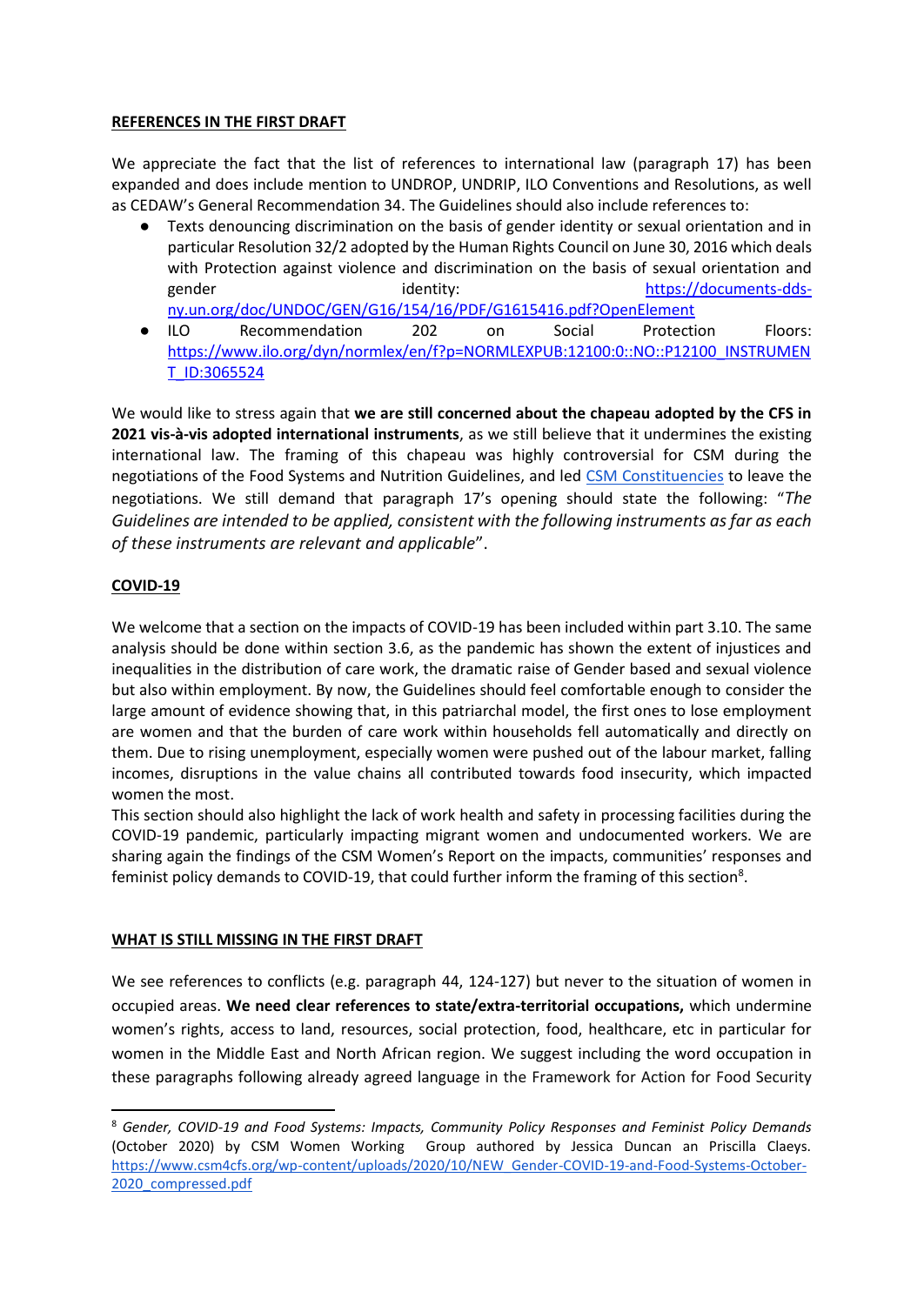and Nutrition in Protracted Crisis: "in all situations of conflict, occupation, terrorism, or man-made and natural disasters;" (for example para 25, i) FFA).

This is equally the case for **racism and discrimination against cast and ethnicity which are completely absent** within the document. While we strongly appreciate the recognition that women experience intersecting forms of discrimination, structural issues such as race, cast, disabilities, sexual orientation and gender identity could be spelled out as practical examples in paragraph 25. In this way, the Guidelines would reflect the lived, intersecting challenges faced by women and LGBQTI persons.

**Marginalized groups need more references** in the document, as not all of them are mentioned. For instance, this is the case for paragraph 44.

**Migrant women's specific challenges and forms of violence and discrimination should also be acknowledged and addressed** in these Guidelines as highly relevant to their food insecurity and malnutrition. Migrant women's right to food is both at risk in their place of origin, throughout the migration journey and in their place of arrival. Their conditions and demands are often invisible and unnamed, exacerbating their vulnerability. Often the structural causes driving to migration are the same of the ones impacting people's right to food in a certain territory: climate crisis, conflicts and protracted crisis, land grabbing and corporate capture of natural resources and criminalization of human rights defenders, just to mention a few.

Regarding access to financial services, there **is no mention of family indebtedness as an economic barrier.** Support for territorial markets, saving and credit schemes, and market opportunities designed for women producers, processors and workers should be included.

#### **PROBLEMATIC ISSUES IN THE FIRST DRAFT**

As CSM, we welcome the improvement of the language on multi-stakeholder platforms in section 2 of the document. Nevertheless, we believe that language on conflicts of interest is still weak, and would insist on moving beyond agreed language to incorporate the "need for safeguards against conflicts of interest" rather than "management" of them. **References to "multistakeholder platforms/ collaborations/ approaches/ partnerships" without any mention of rules of engagement should be avoided** or, at the very least, followed by a rights-based language on the differentiation between rights-holders and the responsibility of duty bearers, in particular vis-à-vis their roles and responsibilities. Moreover, we reiterate our concerns on placing multistakeholder partnerships within the section on "Core Principles"; paragraph 29 does not correspond to a principle and is conflicting with the previous paragraphs of this section.

The **focus on entrepreneurship in the Guidelines fails to acknowledge the diversity within food systems, as well as undermines the attempts to strengthen** the production and consumption model, which is ecological, equitable, just and resilient, namely **agroecology**. The Guidelines should be more coherent in the direction they propose either the status-quo of a productivist system with its extractivist and unsustainable model is outlined or the document decides to take a step forward and make the ambitious choice of moving towards a true transformation of food systems. As CSM we will continue to reiterate the need for the CFS to go into the second direction. We can list here several examples of the existing contradictions within the draft:

While some sections recognize the unsustainability of an "industrial" model of food production (paragraph 45), other sections instead seek to integrate women into a "productivist" approach (paragraphs 63, 70, 79iv, 95, 97, 106iii). Considering large-scale/ industrial agriculture as the system to which women should aspire is problematic. Small-scale